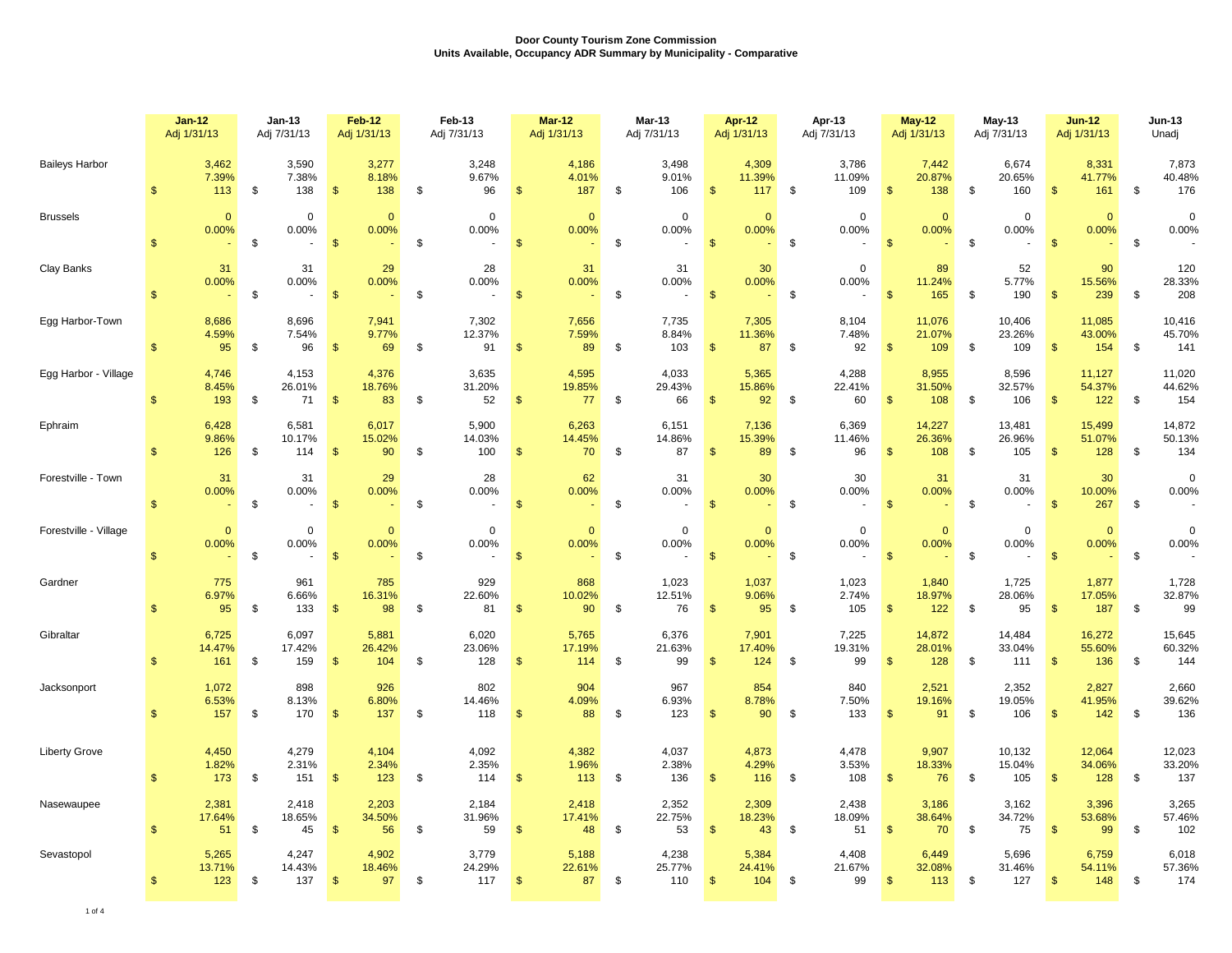|                                     |     | $Jan-12$<br>Adj 1/31/13          | $Jan-13$<br>Adj 7/31/13                |                | <b>Feb-12</b><br>Adj 1/31/13     |     | Feb-13<br>Adj 7/31/13            |              | $Mar-12$<br>Adj 1/31/13          | Mar-13<br>Adj 7/31/13                  |                | <b>Apr-12</b><br>Adj 1/31/13     |      | Apr-13<br>Adj 7/31/13            |              | <b>May-12</b><br>Adj 1/31/13       | May-13<br>Adj 7/31/13                    |              | $Jun-12$<br>Adj 1/31/13            |      | <b>Jun-13</b><br>Unadj             |
|-------------------------------------|-----|----------------------------------|----------------------------------------|----------------|----------------------------------|-----|----------------------------------|--------------|----------------------------------|----------------------------------------|----------------|----------------------------------|------|----------------------------------|--------------|------------------------------------|------------------------------------------|--------------|------------------------------------|------|------------------------------------|
| Sister Bay                          | \$. | 10,252<br>7.91%<br>140           | \$<br>10,172<br>8.16%<br>149           | $\mathbf{\$}$  | 9,853<br>16.44%<br>78            | -\$ | 8,527<br>15.12%<br>88            | $\mathbf{s}$ | 10,313<br>11.03%<br>83           | \$<br>8,767<br>14.00%<br>88            | $\mathbf{\$}$  | 9,841<br>13.89%<br>91            | \$   | 9,603<br>11.08%<br>85            | $\mathbb{S}$ | 14,280<br>24.34%<br>105            | \$<br>15,198<br>21.46%<br>105            | $\mathbf{f}$ | 14,456<br>50.90%<br>123            | \$   | 14,386<br>47.74%<br>132            |
| Sturgeon Bay - City                 |     | 19,021<br>22.86%<br>68           | \$<br>18,749<br>24.11%<br>70           | $\mathfrak{s}$ | 18,052<br>29.91%<br>68           | -\$ | 17,251<br>31.21%<br>68           | \$           | 19,464<br>28.25%<br>66           | \$<br>18,419<br>32.43%<br>72           | $\mathbf{\$}$  | 18,822<br>24.49%<br>76           | - \$ | 18,792<br>26.06%<br>71           | $\mathbb{S}$ | 19,706<br>34.50%<br>84             | \$<br>19,991<br>39.63%<br>80             | $\mathbf{R}$ | 19,254<br>56.18%<br>98             | \$   | 18,003<br>60.19%<br>101            |
| Sturgeon Bay - Town                 |     | 246<br>2.44%<br>316              | \$<br>245<br>2.45%<br>368              | $\mathbf{s}$   | 263<br>3.04%<br>231              | -\$ | 251<br>4.78%<br>211              | $\mathbb{S}$ | 186<br>4.30%<br>269              | \$<br>248<br>6.05%<br>171              | $\mathcal{L}$  | 206<br>1.94%<br>205              | - \$ | 237<br>4.64%<br>139              | $\mathbf{s}$ | 304<br>8.88%<br>152                | \$<br>390<br>13.08%<br>139               | $\mathbf{R}$ | 673<br>43.54%<br>134               | - \$ | 628<br>45.22%<br>184               |
| Union                               |     | $\mathbf{0}$<br>0.00%            | \$<br>$\mathbf 0$<br>0.00%             | $\mathbf{\$}$  | $\mathbf{0}$<br>0.00%            | \$  | $\mathbf 0$<br>0.00%             | $\mathbf{s}$ | $\mathbf{0}$<br>0.00%            | \$<br>$\mathbf 0$<br>0.00%             | -\$            | $\mathbf{0}$<br>0.00%            | \$   | $\mathbf 0$<br>$0.00\%$          | $\mathbf{s}$ | 31<br>0.00%                        | \$<br>31<br>0.00%                        |              | 30<br>100.00%<br>58                | \$   | $\Omega$<br>0.00%                  |
| Washington Island                   |     | 1,079<br>8.34%<br>69             | \$<br>1,104<br>10.33%<br>59            | $\mathfrak{s}$ | 1,146<br>5.76%<br>77             | \$  | 1,184<br>3.63%<br>77             | $\mathbf{s}$ | 1,163<br>14.79%<br>53            | \$<br>1,321<br>7.27%<br>71             | $\mathbf{\$}$  | 1,485<br>14.07%<br>72            | \$   | 1,537<br>5.73%<br>73             | $\mathbb{S}$ | 3,136<br>14.92%<br>66              | \$<br>3,802<br>13.55%<br>72              |              | 5,918<br>32.85%<br>90              | \$   | 4,950<br>36.48%<br>97              |
| Available<br>Filled<br>%<br>Average |     | 74,650<br>9,266<br>12.41%<br>101 | \$<br>72,252<br>10,502<br>14.54%<br>96 | $\mathfrak{s}$ | 69,784<br>13,398<br>19.20%<br>80 | -\$ | 65,160<br>13,333<br>20.46%<br>83 | $\mathbf{s}$ | 73,444<br>12,177<br>16.58%<br>77 | \$<br>69,227<br>13,709<br>19.80%<br>82 | $\mathfrak{L}$ | 76,887<br>12,948<br>16.84%<br>90 | \$   | 73,158<br>11,818<br>16.15%<br>81 | $\mathbb{S}$ | 118,052<br>31,351<br>26.56%<br>103 | \$<br>116,203<br>32,117<br>27.64%<br>102 | $\mathbf{S}$ | 129,688<br>62,872<br>48.48%<br>126 | - \$ | 123,607<br>60,527<br>48.97%<br>134 |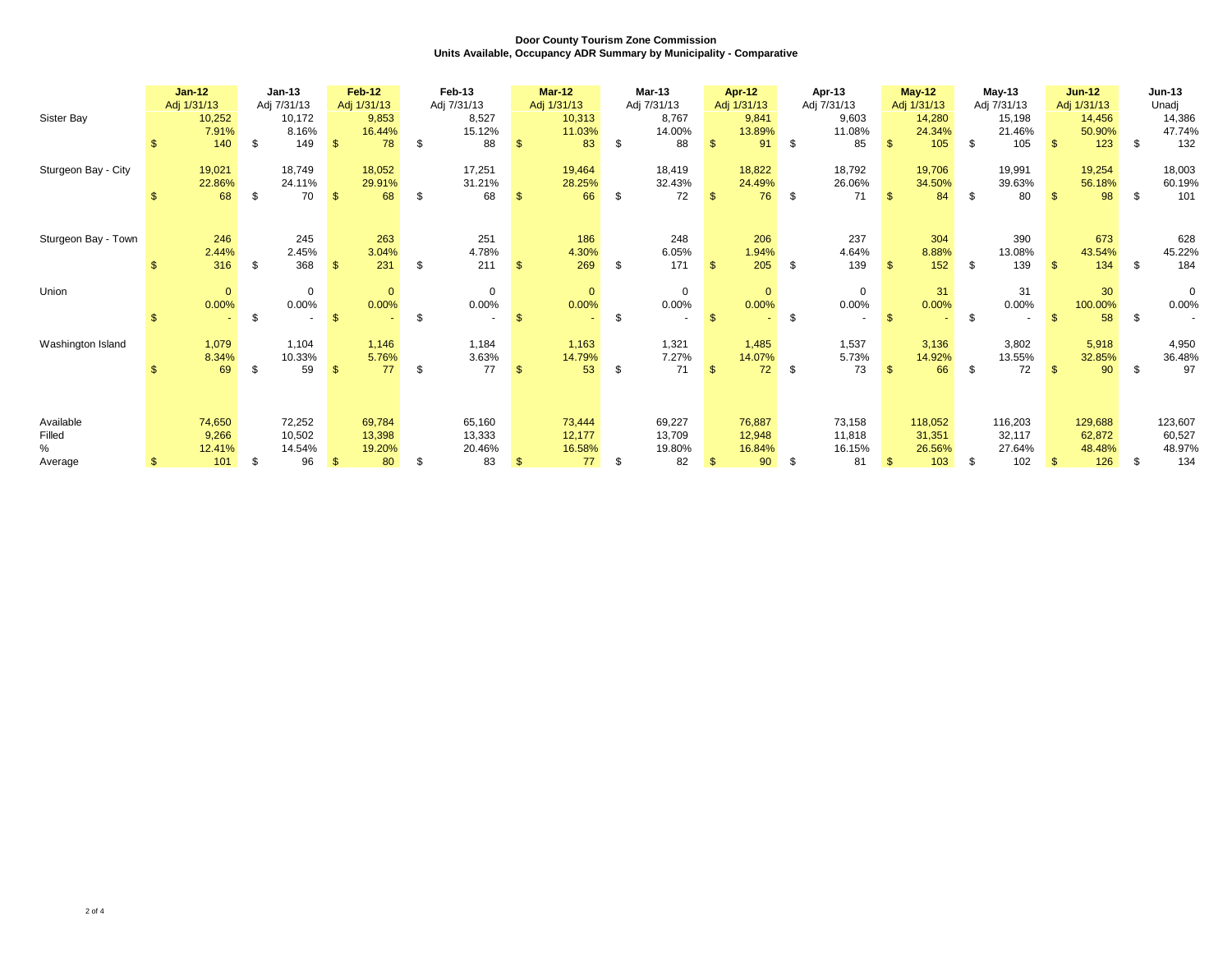|                       |                | <b>Jul-12</b><br><b>Jul-13</b><br>Adj 1/31/13<br>Unadj |    | <b>Aug-12</b><br>Aug-13<br>Adj 1/31/13<br>Unadj |               |                         | <b>Sep-12</b><br>Sep-13<br>Adj 1/31/13<br>Unadj |                         |                         |                         | <b>Oct-12</b><br>Oct-13<br>Adj 1/31/13<br>Unadj |                         |                                         |    | <b>Nov-12</b><br>Adj 1/31/13 | <b>Nov-13</b><br>Unadj |                        |    |                        |
|-----------------------|----------------|--------------------------------------------------------|----|-------------------------------------------------|---------------|-------------------------|-------------------------------------------------|-------------------------|-------------------------|-------------------------|-------------------------------------------------|-------------------------|-----------------------------------------|----|------------------------------|------------------------|------------------------|----|------------------------|
| <b>Baileys Harbor</b> | \$             | 8,901<br>73.54%<br>188                                 | \$ | 9,355<br>67.07%<br>187                          | \$            | 8,897<br>64.99%<br>191  | \$                                              | 8,584<br>68.35%<br>198  | \$                      | 8,369<br>42.60%<br>174  | \$                                              | 8,727<br>39.98%<br>173  | 8,163<br>37.18%<br>\$<br>168            | \$ | 5,802<br>43.61%<br>172       | \$                     | 3,418<br>12.49%<br>150 | \$ | 1,959<br>15.52%<br>152 |
| <b>Brussels</b>       | $\mathbf{s}$   | $\mathbf{0}$<br>0.00%                                  | \$ | 0<br>0.00%                                      | \$            | $\mathbf{0}$<br>0.00%   | \$                                              | $\mathbf 0$<br>0.00%    | \$                      | $\mathbf{0}$<br>0.00%   | \$                                              | $\mathbf 0$<br>0.00%    | $\mathbf{0}$<br>0.00%<br>\$             | \$ | $\mathbf 0$<br>0.00%         | $\mathsf{s}$           | $\mathbf{0}$<br>0.00%  | \$ | $\mathbf 0$<br>0.00%   |
| Clay Banks            | $\mathsf{\$}$  | 124<br>45.97%<br>192                                   | \$ | 155<br>54.84%<br>239                            | \$            | 124<br>58.06%<br>230    | \$                                              | 155<br>49.68%<br>194    | \$                      | 120<br>25.00%<br>217    | \$                                              | 147<br>19.73%<br>168    | 155<br>16.13%<br>$\mathsf{\$}$<br>176   | \$ | 155<br>33.55%<br>180         | $\mathsf{\$}$          | 30<br>0.00%            | \$ | $\Omega$<br>0.00%      |
| Egg Harbor-Town       | $\mathfrak{s}$ | 11,345<br>72.68%<br>172                                | \$ | 11,645<br>67.61%<br>179                         | \$            | 11,288<br>68.17%<br>170 | \$                                              | 10,806<br>71.15%<br>171 | \$                      | 10,998<br>43.40%<br>151 | \$                                              | 10,681<br>41.72%<br>151 | 10,897<br>43.29%<br>\$<br>145           | \$ | 11,120<br>43.65%<br>148      | $\mathsf{\$}$          | 8,595<br>10.97%<br>88  | \$ | 9,420<br>11.66%<br>83  |
| Egg Harbor - Village  | \$             | 11,472<br>76.60%<br>166                                | \$ | 11,572<br>73.59%<br>170                         | \$            | 11,348<br>74.17%<br>165 | \$                                              | 10,684<br>76.06%<br>176 | $\sqrt[6]{\frac{1}{2}}$ | 11,133<br>58.75%<br>136 | \$                                              | 10,944<br>58.94%<br>136 | 10,171<br>50.33%<br>\$<br>144           | \$ | 11,383<br>49.59%<br>148      | \$                     | 4,606<br>21.58%<br>91  | \$ | 4,480<br>28.93%<br>76  |
| Ephraim               | $\mathsf{\$}$  | 16,184<br>75.82%<br>163                                | \$ | 16,233<br>74.19%<br>164                         | $\mathsf{\$}$ | 16,285<br>76.90%<br>158 | \$                                              | 14,507<br>76.80%<br>164 | \$                      | 15,544<br>53.69%<br>149 | \$                                              | 13,941<br>59.65%<br>143 | 14,251<br>52.40%<br>\$<br>143           | \$ | 13,684<br>54.04%<br>157      | \$                     | 5,903<br>19.16%<br>95  | \$ | 4,835<br>15.70%<br>87  |
| Forestville - Town    | \$             | 31<br>0.00%                                            | \$ | 31<br>9.68%<br>208                              | \$            | 31<br>0.00%             | \$                                              | 31<br>12.90%<br>200     | \$                      | 30<br>0.00%             | \$                                              | $\mathbf 0$<br>0.00%    | 31<br>0.00%<br>\$                       | \$ | $\mathbf 0$<br>0.00%         | $\mathsf{s}$           | 30<br>0.00%            | \$ | $\mathbf 0$<br>0.00%   |
| Forestville - Village | \$             | $\mathbf{0}$<br>0.00%                                  | \$ | $\mathbf 0$<br>0.00%                            | $\mathsf{\$}$ | $\mathbf{0}$<br>0.00%   | \$                                              | $\Omega$<br>0.00%       | \$                      | $\mathbf 0$<br>0.00%    | \$                                              | $\mathbf 0$<br>0.00%    | $\mathbf{0}$<br>0.00%<br>$\mathsf{\$}$  | \$ | $\mathbf 0$<br>0.00%         | $\mathsf{\$}$          | $\mathbf{0}$<br>0.00%  | \$ | $\mathbf 0$<br>0.00%   |
| Gardner               | $\mathsf{\$}$  | 1,916<br>39.51%<br>132                                 | \$ | 1,768<br>45.93%<br>109                          | \$            | 1,881<br>51.57%<br>107  | \$                                              | 1,912<br>39.12%<br>125  | \$                      | 1,668<br>34.23%<br>86   | \$                                              | 1,863<br>19.00%<br>122  | 1,645<br>18.30%<br>\$<br>95             | \$ | 1,763<br>16.28%<br>116       | \$                     | 1,396<br>9.24%<br>79   | \$ | 1,309<br>13.45%<br>74  |
| Gibraltar             | $\mathbf{s}$   | 17,040<br>80.33%<br>165                                | \$ | 16,591<br>80.64%<br>169                         | \$            | 17,119<br>78.16%<br>164 | \$                                              | 19,558<br>69.34%<br>168 | $\sqrt[6]{\frac{1}{2}}$ | 16,380<br>62.57%<br>137 | \$                                              | 16,114<br>62.75%<br>149 | 16,578<br>53.80%<br>\$<br>142           | \$ | 15,278<br>60.92%<br>146      | \$                     | 6,483<br>24.73%<br>117 | \$ | 6,537<br>25.44%<br>113 |
| Jacksonport           | $\mathsf{\$}$  | 3,004<br>72.90%<br>165                                 | \$ | 2,855<br>72.19%<br>184                          | \$            | 3,224<br>67.18%<br>184  | \$                                              | 3,033<br>72.21%<br>173  | \$                      | 2,759<br>39.40%<br>136  | \$                                              | 2,585<br>32.30%<br>124  | 2,448<br>36.81%<br>$\mathsf{\$}$<br>95  | \$ | 2,676<br>25.90%<br>131       | \$                     | 951<br>6.41%<br>118    | \$ | 791<br>9.86%<br>91     |
| <b>Liberty Grove</b>  | $\mathsf{\$}$  | 13,398<br>57.82%<br>160                                | \$ | 12,555<br>60.63%<br>165                         | \$            | 12,565<br>58.70%<br>153 | \$                                              | 11,211<br>62.55%<br>153 | \$                      | 11,931<br>38.92%<br>120 | \$                                              | 11,733<br>34.71%<br>131 | 11,552<br>34.83%<br>\$<br>125           | \$ | 11,157<br>38.97%<br>125      | \$                     | 4,769<br>5.64%<br>145  | \$ | 5,097<br>11.63%<br>72  |
| Nasewaupee            | $\mathbf{s}$   | 3.596<br>73.19%<br>132                                 | \$ | 3.449<br>66.60%<br>137                          | $\mathsf{\$}$ | 3.643<br>68.49%<br>128  | \$                                              | 2.385<br>62.68%<br>145  | $\mathsf{\$}$           | 3.379<br>39.95%<br>119  | \$                                              | 3.260<br>40.03%<br>113  | 2,134<br>29.10%<br>$\mathsf{\$}$<br>121 | \$ | 1.999<br>32.07%<br>120       | $\mathfrak{s}$         | 1.600<br>10.38%<br>62  | \$ | 2,310<br>13.20%<br>52  |
| Sevastopol            | \$             | 7,277<br>70.96%<br>208                                 | \$ | 6,771<br>70.65%<br>215                          | \$            | 7,288<br>66.96%<br>212  | \$                                              | 6,588<br>70.17%<br>225  | \$                      | 6,772<br>53.56%<br>166  | \$                                              | 5,544<br>53.34%<br>181  | 5,589<br>53.23%<br>\$<br>154            | \$ | 6,343<br>51.36%<br>158       | \$                     | 4,350<br>29.24%<br>93  | \$ | 4,778<br>26.68%<br>106 |